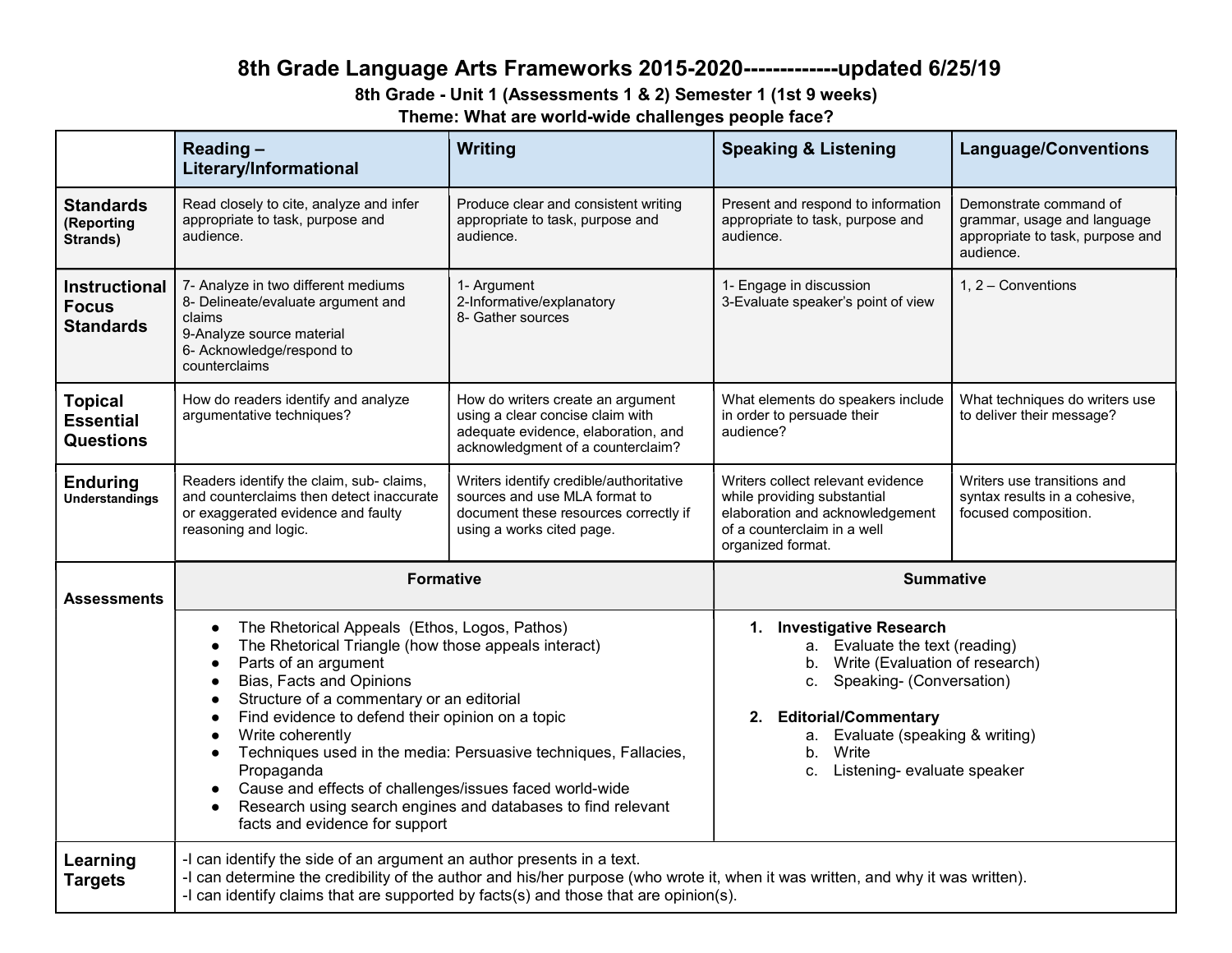|                                         | presented in the source.<br>information presented.<br>my own ideas and/or the ideas of others.<br>based on evidence introduced by others.<br>-I can identify claims that are supported by fact(s) and those that are opinion(s).<br>-I can evaluate if a speaker's argument is reasonable (sound) using evidence he/she provides to support his/her claims.<br>-I can identify if a speaker has introduced irrelevant evidence when presenting his/her claim.                                                                                                                                                                                                                             |  | -I can recognize when an author introduces irrelevant evidence (unrelated or unnecessary evidence) to his/her argument.<br>-I can delineate and evaluate an argument using evidence an author provides and determine if the evidence provided is relevant and sufficient<br>-I can define point of view as how the author feels about the situation/topic of a text.<br>-I can determine an author's point of view (What do I know about the author's opinions, values, and/or beliefs?) and explain his/her purpose -I<br>can analyze how an author acknowledges and responds to conflicting evidence or viewpoints<br>-I can identify a topic that causes or has caused a debate in society.<br>-I can choose a side of the argument and identify reasons that support my choice.<br>-I can determine the credibility of a source (who wrote it, when it was written, and why it was written) and the accuracy of the details<br>-I can support my argument with textual evidence ("word for word" support) found in credible sources.<br>-I can acknowledge counterclaims (opposing claims) in my argument.<br>-I can define common organizational/formatting structures and determine a structure(s) that will allow me to organize my information best.<br>-I can analyze the info, identify vocab specific to my topic, and organize information into broader categories using my chosen structure(s).<br>-I can present my information in a formal style that includes an introduction that previews what is to follow, supporting details, varied<br>transitions (to clarify and create cohesion when I move from one idea to another), and a concluding statement/section that supports the<br>-I can come prepared with key points and textual evidence to contribute to a discussion.<br>-I can participate in a discussion by posing questions that connect the ideas of several speakers, responding to questions, and elaborating on<br>-I can track the progress of a discussion and recognize when the discussion is getting off-topic.<br>-I can make relevant observations and use my ideas and comments to further the discussion.<br>-I can review the key ideas presented in a discussion, integrate them with my own when warranted (appropriate), and justify my own views<br>-I can identify the side of an argument a speaker presents.<br>-I can determine the credibility of a speaker and his/her purpose. |  |  |  |
|-----------------------------------------|-------------------------------------------------------------------------------------------------------------------------------------------------------------------------------------------------------------------------------------------------------------------------------------------------------------------------------------------------------------------------------------------------------------------------------------------------------------------------------------------------------------------------------------------------------------------------------------------------------------------------------------------------------------------------------------------|--|----------------------------------------------------------------------------------------------------------------------------------------------------------------------------------------------------------------------------------------------------------------------------------------------------------------------------------------------------------------------------------------------------------------------------------------------------------------------------------------------------------------------------------------------------------------------------------------------------------------------------------------------------------------------------------------------------------------------------------------------------------------------------------------------------------------------------------------------------------------------------------------------------------------------------------------------------------------------------------------------------------------------------------------------------------------------------------------------------------------------------------------------------------------------------------------------------------------------------------------------------------------------------------------------------------------------------------------------------------------------------------------------------------------------------------------------------------------------------------------------------------------------------------------------------------------------------------------------------------------------------------------------------------------------------------------------------------------------------------------------------------------------------------------------------------------------------------------------------------------------------------------------------------------------------------------------------------------------------------------------------------------------------------------------------------------------------------------------------------------------------------------------------------------------------------------------------------------------------------------------------------------------------------------------------------------------------------------------------------------------------------------------------------------------------------------|--|--|--|
|                                         | Tier <sub>2</sub>                                                                                                                                                                                                                                                                                                                                                                                                                                                                                                                                                                                                                                                                         |  | Tier 3                                                                                                                                                                                                                                                                                                                                                                                                                                                                                                                                                                                                                                                                                                                                                                                                                                                                                                                                                                                                                                                                                                                                                                                                                                                                                                                                                                                                                                                                                                                                                                                                                                                                                                                                                                                                                                                                                                                                                                                                                                                                                                                                                                                                                                                                                                                                                                                                                                 |  |  |  |
| <b>Vocabulary</b><br><b>Suggestions</b> | Acknowledge<br>Paraphrase<br>Formal/Informal<br>Tailor<br>Plagiarize<br>Delineate                                                                                                                                                                                                                                                                                                                                                                                                                                                                                                                                                                                                         |  | Fallacy<br>Counterclaim<br>Position<br>Impact<br>Viewpoint<br>Propaganda<br>Influence                                                                                                                                                                                                                                                                                                                                                                                                                                                                                                                                                                                                                                                                                                                                                                                                                                                                                                                                                                                                                                                                                                                                                                                                                                                                                                                                                                                                                                                                                                                                                                                                                                                                                                                                                                                                                                                                                                                                                                                                                                                                                                                                                                                                                                                                                                                                                  |  |  |  |
| <b>Recommend</b><br>ed Text             | Research site dealing with current issues faced across the world:<br><b>Study Sync Skill Lessons in Unit 2:</b><br>Skill- Media in Dear Miss Breed<br>http://www.un.org/en/sections/issues-depth/global-issues-overview/<br>Skill- Media in Nobel Prize Acceptance Speech<br>StudySync Stories/Poems/Texts dealing with some issues faced World-Wide.<br><b>Blast-Twisted Tongues</b><br>Skill: Textual Evidence<br>Abuela Invents the Zero<br>Mandatory Volunteer Work For Teenagers<br>Skill: Arguments & Claims<br>A Poison Tree<br>Home<br>Skill: Reasons & Evidence<br>A Celebration of Grandfathers<br>Mother to Son<br><b>NewsELA- Search current issues</b><br><b>Born Worker</b> |  |                                                                                                                                                                                                                                                                                                                                                                                                                                                                                                                                                                                                                                                                                                                                                                                                                                                                                                                                                                                                                                                                                                                                                                                                                                                                                                                                                                                                                                                                                                                                                                                                                                                                                                                                                                                                                                                                                                                                                                                                                                                                                                                                                                                                                                                                                                                                                                                                                                        |  |  |  |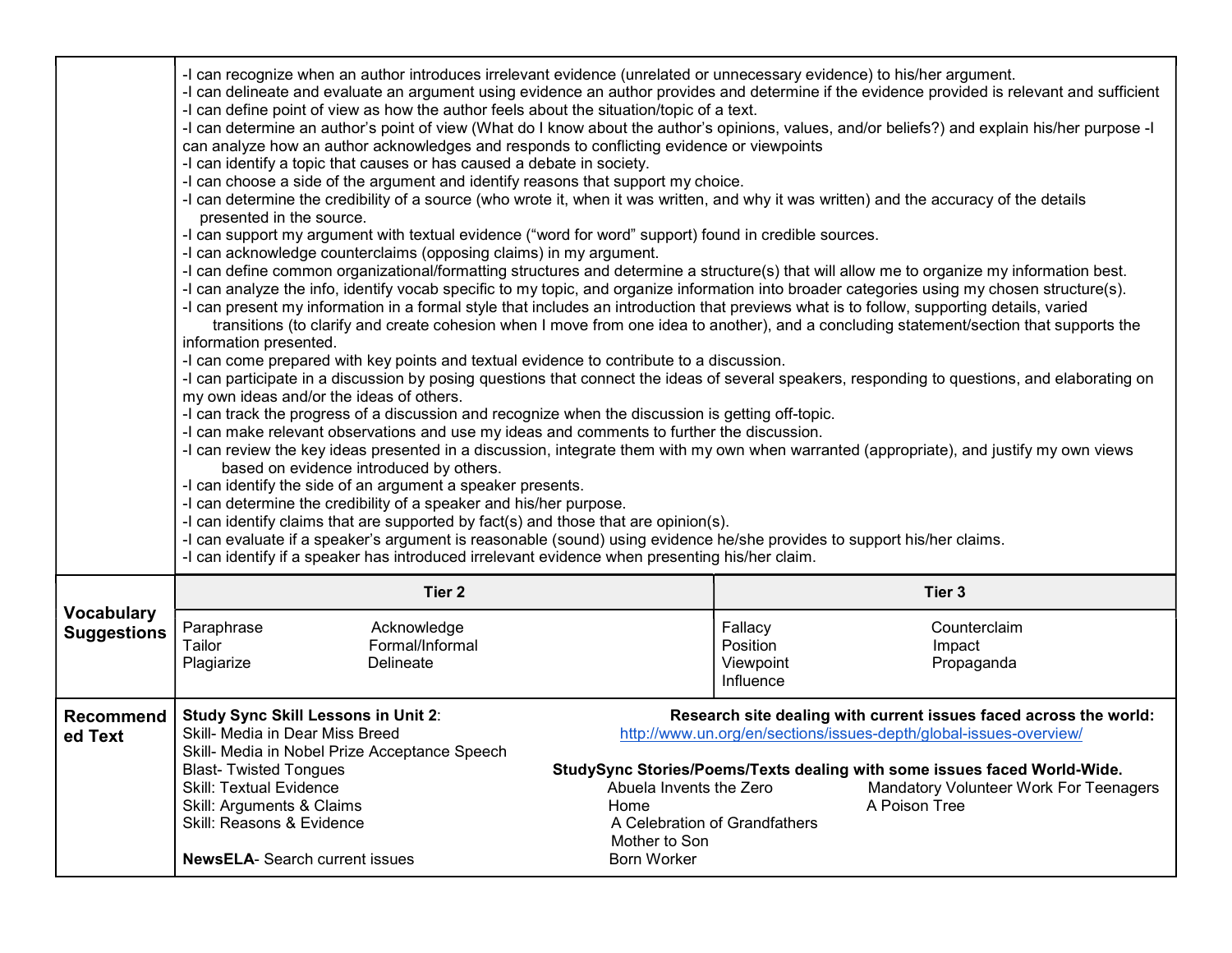# 8th Grade Language Arts Frameworks 2015-2020-------------updated 6/25/19

8th Grade - Unit 2 (Assessments 3 & 4) Semester 1 (2nd 9 weeks) Theme: What are the challenges of heroism?

|                                                          | Reading-<br>Literary/Informational                                                                                                                                                                                                                                                                                                                                                                                                                                                                                                                                    | Writing                                                                               | <b>Speaking &amp; Listening</b>                                                                                                                                              | <b>Language/Conventions</b>                                                                         |
|----------------------------------------------------------|-----------------------------------------------------------------------------------------------------------------------------------------------------------------------------------------------------------------------------------------------------------------------------------------------------------------------------------------------------------------------------------------------------------------------------------------------------------------------------------------------------------------------------------------------------------------------|---------------------------------------------------------------------------------------|------------------------------------------------------------------------------------------------------------------------------------------------------------------------------|-----------------------------------------------------------------------------------------------------|
| <b>Standards</b><br>(Reporting Strands)                  | Read closely to cite, analyze and<br>infer appropriate to task, purpose<br>and audience                                                                                                                                                                                                                                                                                                                                                                                                                                                                               | Produce clear and consistent writing<br>appropriate to task, purpose and<br>audience. | Present and respond to information<br>appropriate to task, purpose and<br>audience.                                                                                          | Demonstrate command of grammar,<br>usage and language appropriate to<br>task, purpose and audience. |
| <b>Instructional</b><br><b>Focus</b><br><b>Standards</b> | 3 - Analyze events/lines 5-<br>Analyze structure                                                                                                                                                                                                                                                                                                                                                                                                                                                                                                                      | 2 - Informative/Explanatory<br>7- Research<br>8 - Gather evidence                     | 2 - Presentation purpose<br>4-Presentation of information<br>5-Make strategic use of digital media                                                                           | 4 - Meaning of unknown and multiple-<br>meaning words and phrases                                   |
| <b>Topical</b><br><b>Essential</b><br><b>Questions</b>   | How does a reader gain<br>information from a text?                                                                                                                                                                                                                                                                                                                                                                                                                                                                                                                    | How do writers find quality source<br>material and document it properly?              | How can speaking and listening skills<br>improve a person's ability to<br>comprehend and make a claim?                                                                       | How do writers develop informational<br>text?                                                       |
| <b>Enduring</b><br><b>Understandings</b>                 | Readers are informed through<br>the analysis, inference and<br>evaluation of context, text<br>structures and text features.                                                                                                                                                                                                                                                                                                                                                                                                                                           | Writers integrate multimedia and visual<br>displays to present a claim                | Listeners analyze the main idea and<br>details presented by others to allow<br>for conversation and collaboration to<br>support their position                               | Writers organize their writing                                                                      |
| <b>Assessments</b>                                       | <b>Formative</b>                                                                                                                                                                                                                                                                                                                                                                                                                                                                                                                                                      |                                                                                       | <b>Summative</b>                                                                                                                                                             |                                                                                                     |
|                                                          | Elements of an argument<br>Claim, reasons, evidence, elaboration<br>Fact/Opinion and Bias<br>Evaluate an author's argument/information<br>Evaluate validity/credibility of evidence and information presented in<br>research<br>Include reasoning (elaboration) that helps explain the evidence.<br>Techniques used in the media<br>actively listen to public speeches<br>Structure of broadcasts<br>Elements of an infographic<br>Design and Style Elements/Visual representation of facts<br>Inferencing of charts and pictures                                     |                                                                                       | 1. Infographic<br>a. Research<br>b. Create<br>c. Analyze<br>2. Broadcast<br>Analysis (of Broadcasts)<br>а.<br><b>Write Script</b><br>b.<br>Speaking- present broadcast<br>c. |                                                                                                     |
| Learning<br><b>Targets</b>                               | -I can identify the side of an argument an author presents in a text.<br>-I can determine the credibility of the author and his/her purpose (who wrote it, when it was written, and why it was written).<br>-I can identify claims that are supported by facts(s) and those that are opinion(s).<br>-I can recognize when an author introduces irrelevant evidence (unrelated or unnecessary evidence) to his/her argument.<br>-I can delineate and evaluate an argument using the evidence an author provides and determine if the evidence provided is relevant and |                                                                                       |                                                                                                                                                                              |                                                                                                     |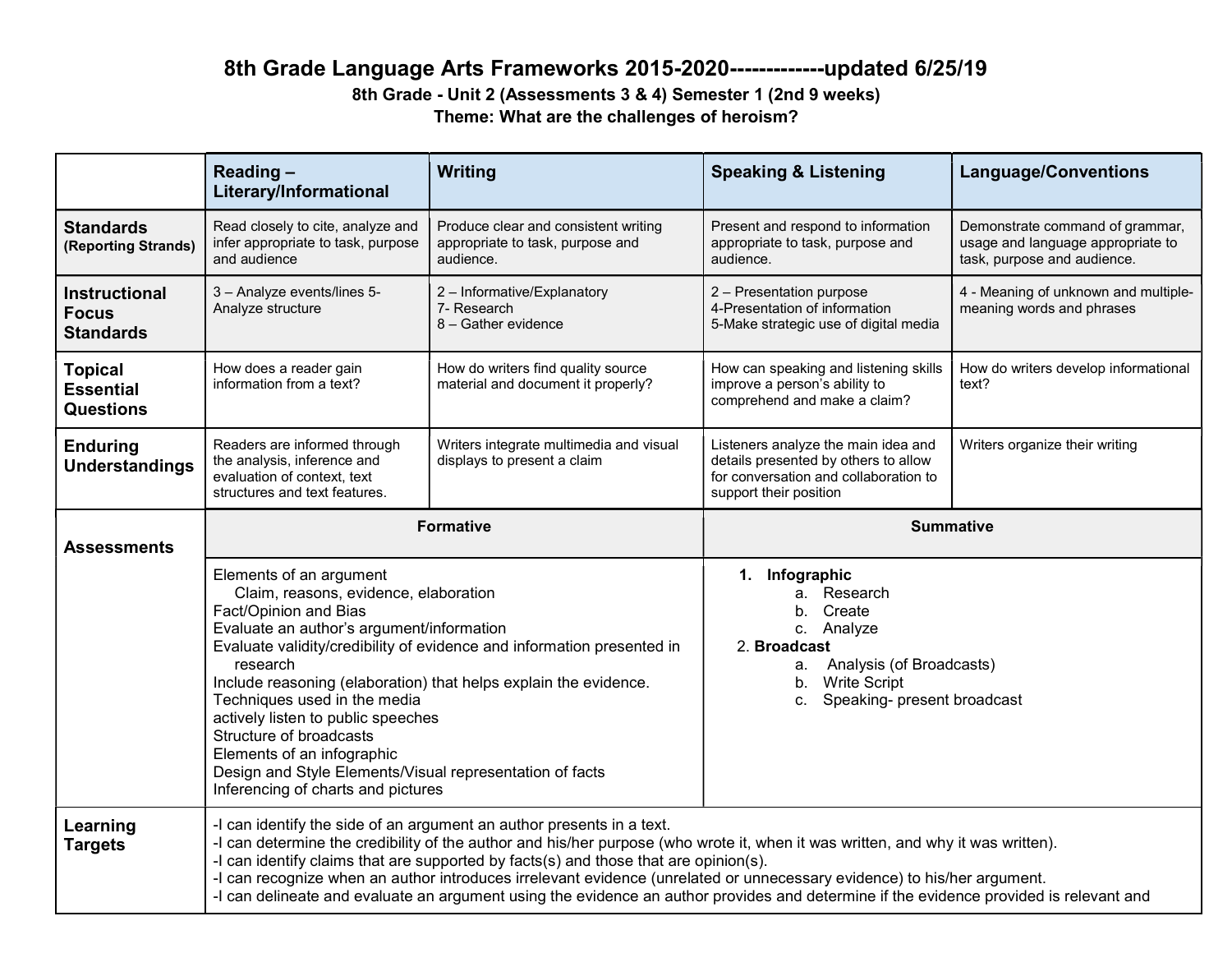|                                   | sufficient<br>to support the claim.<br>-I can analyze the structure of a specific paragraph in a text and determine how this paragraph helps to develop or refine a key concept.<br>-I can analyze and explain how the role of particular sentences help to develop and refine the author's key concept.<br>-I can define common organizational/formatting structures and determine a structure(s) that will allow me to organize my information best.<br>-I can analyze the information, identify vocabulary specific to my topic, and organize information into broader categories using my chosen<br>structure(s).<br>-I can present my information in a formal style that includes an introduction that previews what is to follow, supporting details, varied transitions<br>(to clarify and create cohesion when I move from one idea to another), and a concluding statement/section that supports the information<br>presented.<br>-I can come prepared with key points and textual evidence to contribute to a discussion.<br>-I can participate in a discussion by posing questions that connect the ideas of several speakers, responding to questions, and elaborating on<br>my own ideas and/or the ideas of others.<br>-I can track the progress of a discussion and recognize when the discussion is getting off-topic.<br>-I can make relevant observations and use my ideas and comments to further the discussion.<br>-I can review the key ideas presented in a discussion, integrate them with my own when warranted (appropriate), and justify my own views<br>based on evidence introduced by others.<br>-I can determine salient (important/key) points and emphasize then when presenting my claims and/or findings.<br>-I can support my claims and/or findings with relevant evidence, sound valid reasoning, and well-chosen details.<br>-I can present my information in a logical sequence using appropriate eye contact, adequate volume, and clear pronunciation. |                                                                                                                                                                                                                                                                                                                                                                                                                                                                     |  |
|-----------------------------------|--------------------------------------------------------------------------------------------------------------------------------------------------------------------------------------------------------------------------------------------------------------------------------------------------------------------------------------------------------------------------------------------------------------------------------------------------------------------------------------------------------------------------------------------------------------------------------------------------------------------------------------------------------------------------------------------------------------------------------------------------------------------------------------------------------------------------------------------------------------------------------------------------------------------------------------------------------------------------------------------------------------------------------------------------------------------------------------------------------------------------------------------------------------------------------------------------------------------------------------------------------------------------------------------------------------------------------------------------------------------------------------------------------------------------------------------------------------------------------------------------------------------------------------------------------------------------------------------------------------------------------------------------------------------------------------------------------------------------------------------------------------------------------------------------------------------------------------------------------------------------------------------------------------------------------------------------------------------------------------------------|---------------------------------------------------------------------------------------------------------------------------------------------------------------------------------------------------------------------------------------------------------------------------------------------------------------------------------------------------------------------------------------------------------------------------------------------------------------------|--|
| <b>Vocabulary</b>                 | Tier <sub>2</sub>                                                                                                                                                                                                                                                                                                                                                                                                                                                                                                                                                                                                                                                                                                                                                                                                                                                                                                                                                                                                                                                                                                                                                                                                                                                                                                                                                                                                                                                                                                                                                                                                                                                                                                                                                                                                                                                                                                                                                                                | Tier <sub>3</sub>                                                                                                                                                                                                                                                                                                                                                                                                                                                   |  |
| <b>Suggestions</b>                | Inference<br>Justify<br>Purpose<br>Analysis<br>Evaluate<br>Integrate<br>Design                                                                                                                                                                                                                                                                                                                                                                                                                                                                                                                                                                                                                                                                                                                                                                                                                                                                                                                                                                                                                                                                                                                                                                                                                                                                                                                                                                                                                                                                                                                                                                                                                                                                                                                                                                                                                                                                                                                   | Infographic<br><b>Broadcast</b><br>Multimedia<br>Script<br>Chart/Graph<br>Cue<br>Pictograph<br>Vox Pop<br><b>Mediums</b><br>Piece to Camera<br><b>Text Features</b><br>Interview                                                                                                                                                                                                                                                                                    |  |
| <b>Recommended</b><br><b>Text</b> | <b>StudySync BLASTS:</b><br>"On Air"<br>"Reaching the Masses"<br><b>Skill Lesson in Unit 2:</b><br>Skill: Informational Text Structure<br>(Remarks in Memory of the Victims of the Holocaust)<br><b>Skill lesson Unit 3:</b><br>Skill: Textual Evidence (Chasing Lincoln's Killer)<br><b>NewsELA-</b> Search for news journalism;                                                                                                                                                                                                                                                                                                                                                                                                                                                                                                                                                                                                                                                                                                                                                                                                                                                                                                                                                                                                                                                                                                                                                                                                                                                                                                                                                                                                                                                                                                                                                                                                                                                                | StudySync Stories/Poems/ Texts to read and investigate<br>heroic qualities if using this theme. (Your choice) Units 2 & 4<br>Anne Frank<br>Boy in the Striped Pajamas<br>Growing up in Hitler's Shadow<br>Parallel Journeys<br>Dear Miss Breed<br>Blast: A Model of Courage<br>Narrative of the Life of Frederick Douglass, An American Slave<br>Paul Revere's Ride<br><b>Sullivan Ballou Letter</b><br>The Red Badge of Courage<br><b>Chasing Lincoln's Killer</b> |  |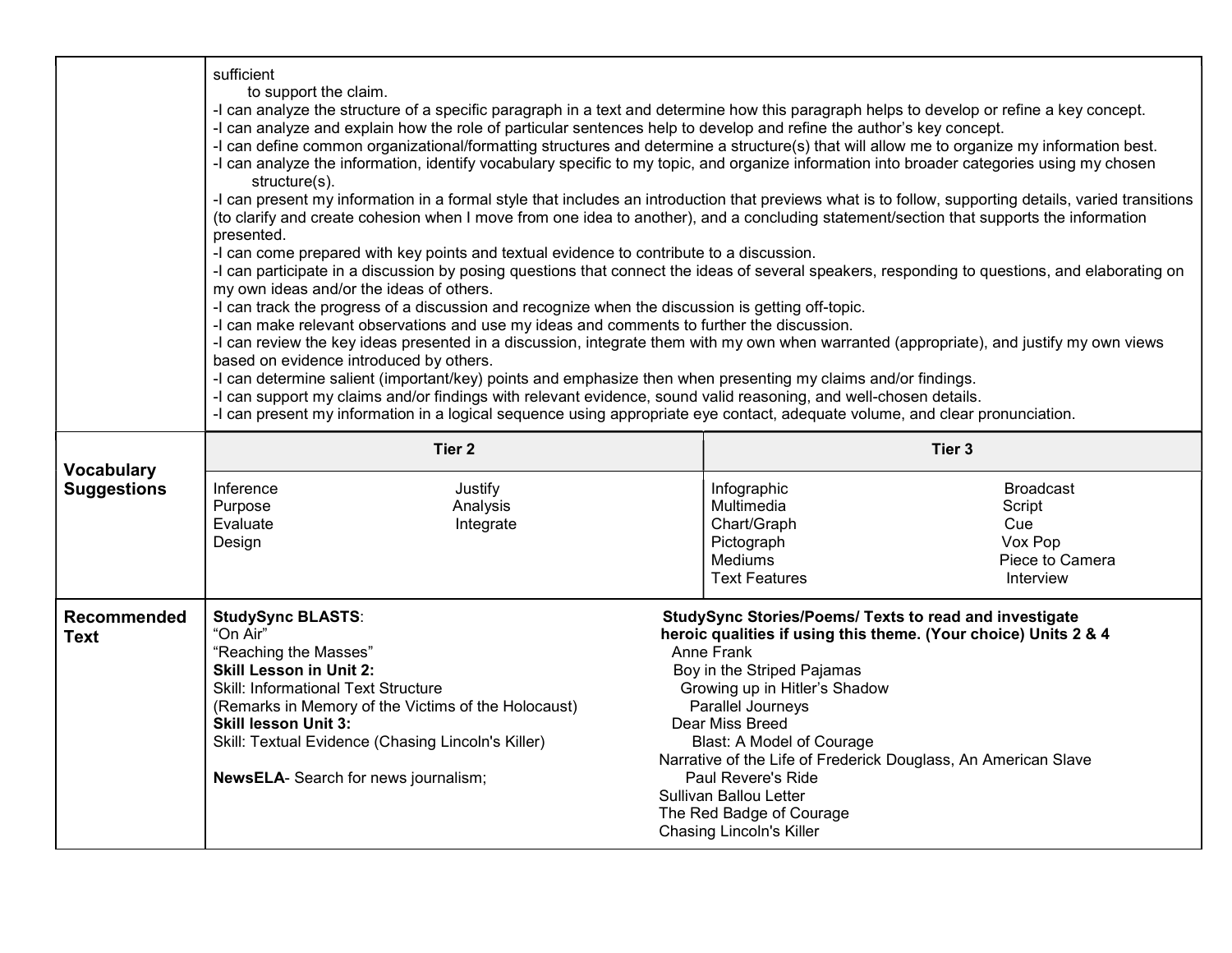# 8th Grade ELA Frameworks 2015-2020-------------updated 6/25/19

8th Grade - Unit 3 (Assessments 5&6) Semester 2 (1st nine weeks)

Theme: How does understanding challenges of the past influence the future?

|                                                          | Reading-<br>Literary/Informational                                                                                                                                                                                                                                                                                                                                                                                                                                                                                                                                                                                                                                                       | Writing                                                                               | <b>Speaking &amp; Listening</b>                                                                                                                                                                                                                   | <b>Language/Conventions</b>                                                                             |
|----------------------------------------------------------|------------------------------------------------------------------------------------------------------------------------------------------------------------------------------------------------------------------------------------------------------------------------------------------------------------------------------------------------------------------------------------------------------------------------------------------------------------------------------------------------------------------------------------------------------------------------------------------------------------------------------------------------------------------------------------------|---------------------------------------------------------------------------------------|---------------------------------------------------------------------------------------------------------------------------------------------------------------------------------------------------------------------------------------------------|---------------------------------------------------------------------------------------------------------|
| <b>Standards</b><br>(Reporting Strands)                  | Read closely to cite, analyze and infer<br>appropriate to task, purpose and<br>audience.                                                                                                                                                                                                                                                                                                                                                                                                                                                                                                                                                                                                 | Produce clear and consistent<br>writing appropriate to task,<br>purpose and audience. | Present and respond to information<br>appropriate to task, purpose and<br>audience                                                                                                                                                                | Demonstrate command of grammar,<br>usage and language appropriate to<br>task, purpose and audience.     |
| <b>Instructional</b><br><b>Focus</b><br><b>Standards</b> | 4-Determine meanings of<br>words/phrases (figurative language)<br>5- Analyze in detail the structure of a<br>specific paragraph in a text, including<br>the role of particular sentences in<br>developing and refining a key<br>concept.                                                                                                                                                                                                                                                                                                                                                                                                                                                 | 2- Explanatory/Analysis                                                               | 2 - Presentation purpose                                                                                                                                                                                                                          | 1-English grammar and usage<br>2- Conventions                                                           |
| <b>Topical</b><br><b>Essential</b><br><b>Questions</b>   | How does an author use poetic<br>devices to create meaning and tone?                                                                                                                                                                                                                                                                                                                                                                                                                                                                                                                                                                                                                     | How can a writer use evidence<br>and reasoning to support a<br>thesis?                | How does an author use arrangement of<br>words to create meaning?                                                                                                                                                                                 | What literary elements does a writer<br>use to engage and inform a reader of<br>their intended purpose? |
| <b>Enduring</b><br><b>Understandings</b>                 | Choice and placement of words<br>and phrases can help create<br>meaning.                                                                                                                                                                                                                                                                                                                                                                                                                                                                                                                                                                                                                 | Writers use word nuances to<br>alter the readers' interpretation<br>of the text       | Understand how to write an analysis<br>essay.                                                                                                                                                                                                     | Writers use transitions and syntax<br>results in a cohesive, focused<br>composition.                    |
|                                                          | <b>Formative</b>                                                                                                                                                                                                                                                                                                                                                                                                                                                                                                                                                                                                                                                                         |                                                                                       | <b>Summative</b>                                                                                                                                                                                                                                  |                                                                                                         |
| <b>Assessments</b>                                       | Stories/text about challenges that were faced by people in<br>$\bullet$<br>the past<br>Why writers use various sentence structures<br>Evaluate texts for authors' use of syntax.<br>How author's syntax creates meaning.<br>Include valid evidence from the text<br>Use reasoning to elaborate the evidence<br>Poetic devices: rhyme, repetition, meter, figurative<br>language, allusions, Imagery, tone, analogies, allusions<br>Poetry analysis tools<br>$\bullet$<br>Word choice- figurative/literal, connotative/denotative, etc<br>$\bullet$                                                                                                                                       |                                                                                       | 1. Syntax Analysis<br>d. Evaluate the syntax in text (reading)<br>e. Write (Analysis of syntax)<br>Conventions- (in the analysis)<br>f.<br>2. Poetry Analysis<br>a. Analysis (of Broadcasts)<br>b. Write Script<br>c. Speaking- present broadcast |                                                                                                         |
| Learning<br><b>Targets</b>                               | -I can compare (analyze the similarities) and contrast (analyze the differences) structures found in two or more texts.<br>-I can analyze the differing structures of two or more text and determine how the differences affect the overall meaning and style of each text.<br>-I can infer why an author chose to present his/her text using a particular structure.<br>-I can define and identify various forms of figurative language (e.g., simile, metaphor, hyperbole, personification, alliteration, onomatopoeia).<br>-I can distinguish between literal language and figures of speech.<br>-I can recognize the difference between denotative meanings and connotative meaning. |                                                                                       |                                                                                                                                                                                                                                                   |                                                                                                         |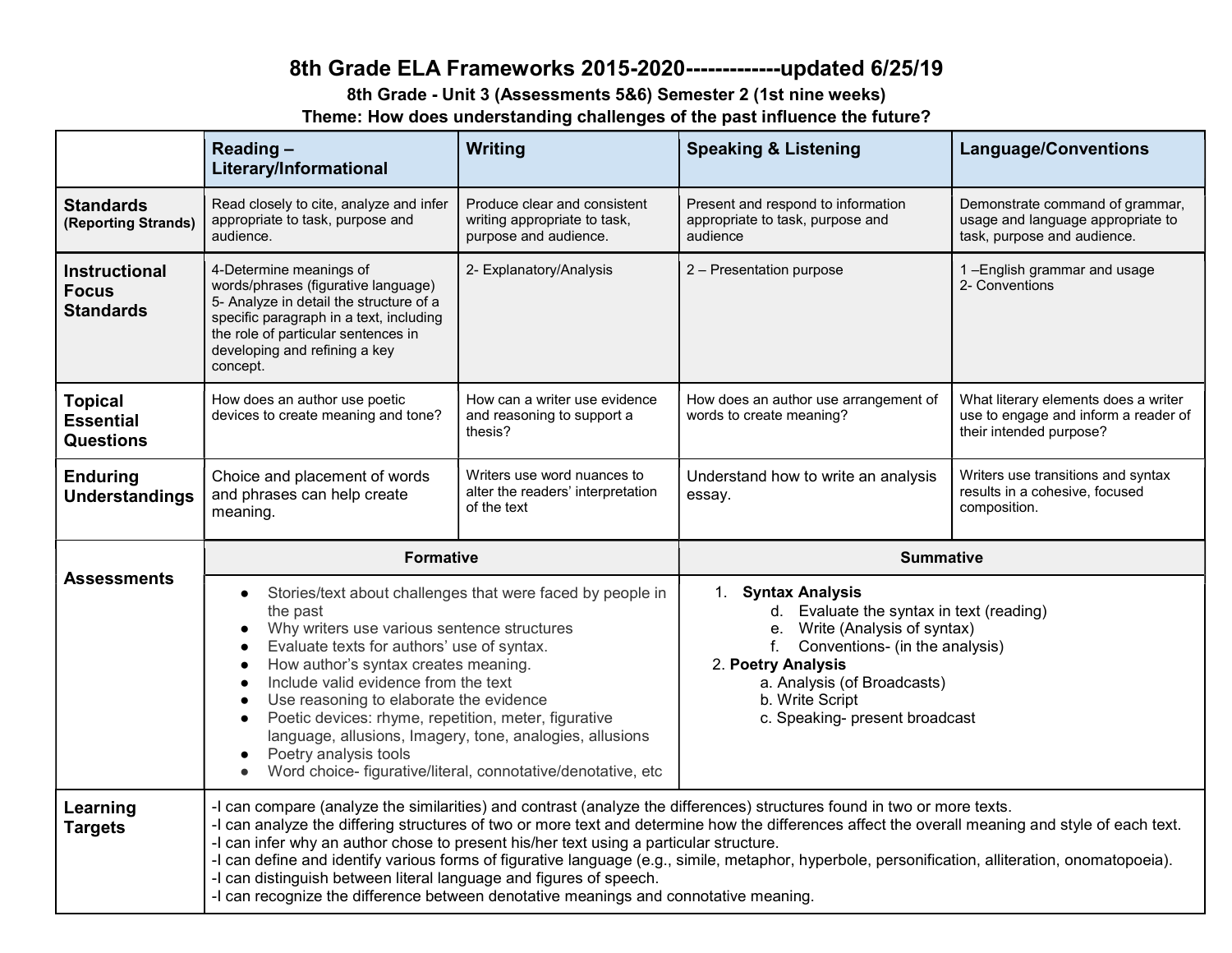|                                         | -I can analyze why authors choose specific words to evoke a particular meaning or tone.<br>-I can define, identify and analyze authors' use of analogies (comparisons between two things that are similar) and allusions (indirect references<br>to other texts).<br>-I can define common organizational/formatting structures and determine a structure(s) that will allow me to organize my information best.<br>-I can analyze the info, identify vocabulary specific to my topic, and organize information into broader categories using my chosen structure(s).<br>-I can present my information in a formal style that includes an introduction that previews what is to follow, supporting details, varied transitions,<br>and a concluding statement/section that supports the information presented.<br>-I can determine when to capitalize words (e.g., proper nouns, "I", first word in a sentence).<br>-I can determine when to use a comma or commas to indicate a pause or a break.<br>-I can determine when to use an ellipsis to indicate a pause or a break<br>-I can determine when to use a dash or dashes to indicate a pause or a break<br>-I can use an ellipsis to show when words I am quoting are left out in the middle or at the end of a sentence<br>-I can identify misspelled words and use resources to assist me in spelling correctly.<br>-I can identify and correct inappropriate shifts in verb voice and mood |                                                                                                                                                                                                                                                                                                                                                                                                                                                                                                                                                                                                                                                                                                                                                                                       |  |  |
|-----------------------------------------|----------------------------------------------------------------------------------------------------------------------------------------------------------------------------------------------------------------------------------------------------------------------------------------------------------------------------------------------------------------------------------------------------------------------------------------------------------------------------------------------------------------------------------------------------------------------------------------------------------------------------------------------------------------------------------------------------------------------------------------------------------------------------------------------------------------------------------------------------------------------------------------------------------------------------------------------------------------------------------------------------------------------------------------------------------------------------------------------------------------------------------------------------------------------------------------------------------------------------------------------------------------------------------------------------------------------------------------------------------------------------------------------------------------------------------------------------|---------------------------------------------------------------------------------------------------------------------------------------------------------------------------------------------------------------------------------------------------------------------------------------------------------------------------------------------------------------------------------------------------------------------------------------------------------------------------------------------------------------------------------------------------------------------------------------------------------------------------------------------------------------------------------------------------------------------------------------------------------------------------------------|--|--|
| <b>Vocabulary</b><br><b>Suggestions</b> | Tier 2<br>Construct<br>Design<br>Varied<br>Conceptualize<br>Exemplify<br>Illustrate<br>Link<br>Adapt                                                                                                                                                                                                                                                                                                                                                                                                                                                                                                                                                                                                                                                                                                                                                                                                                                                                                                                                                                                                                                                                                                                                                                                                                                                                                                                                               | Tier 3<br><b>Syntactical Devices</b><br>Irony<br>Allusion<br>Scheme/Trope<br>Tone<br>Analogy<br>Tempo<br>Mood<br>Syntax<br>Punctuation (ellipses, em-dash, semicolon, etc)<br>Sentence structure (simple, compound, complex, compound-complex)                                                                                                                                                                                                                                                                                                                                                                                                                                                                                                                                        |  |  |
| Recommended<br><b>Text</b>              | <b>Study Sync Skill lessons:</b><br>Skill- VERBS: Active and Passive Voice (grade 8)<br>Skill- SENTENCE STRUCTURE: Simple and Complex<br>sentences (grade 8)<br>Skill- Commas with Compound sentences (grade 8)<br>Skill- Complex and Compound-Complex Sentences (grade 8)<br>Skill- SENTENCE STRUCTURE: Run-on Sentences (grade 8)<br>Study Sync Stories/Poems/ Texts to read and investigate<br>how syntax creates meaning (past challenges). Unit 4<br>Narrative of the Life of Frederick Douglass, An American Slave<br><b>Across Five Aprils</b><br>Paul Revere's Ride<br>Sullivan Ballou Letter<br>The Red Badge of Courage<br><b>Chasing Lincoln's Killer</b><br><b>House Divided</b><br>Speech to the Ohio Women's Conference: And Ain't I a Woman<br>Civil War Journal<br><b>BLAST- The Civil War</b><br>Gettysburg Address<br>O Captain! My Captain!<br><b>BLAST- Fresh Start</b>                                                                                                                                                                                                                                                                                                                                                                                                                                                                                                                                                        | <b>Study Sync Skill lessons:</b><br>Skill- Figurative Language: Paul Revere's Ride<br>$\bullet$<br>Skill- Allusion: A Poison Tree<br>Skill- Alliteration, assonance, consonance: Ozymandias (grade 9)<br>Skill- Poetic Elements: The Cremation of Sam McGee (grade 7)<br>Skill- Spotlight: Tone (grade 8)<br>$\bullet$<br><b>Study Sync Poems</b><br>• Annabel Lee (unit 1)<br>The Bells (unit 1)<br>Mother to Son (unit 3)<br>Ode to Thanks (unit 3)<br>Little Boy Lost & Little Boy Found (unit 3)<br>A Poison Tree (unit 3)<br>Paul Revere's Ride (unit 4)<br>O Captain My Captain (unit 4)<br>Jabberwocky (search in Library)<br>NewsELA- Search "Poetry"<br>NewsELA- Search for any event from history about the Civil War (will be<br>analyzing for syntax/description/meaning) |  |  |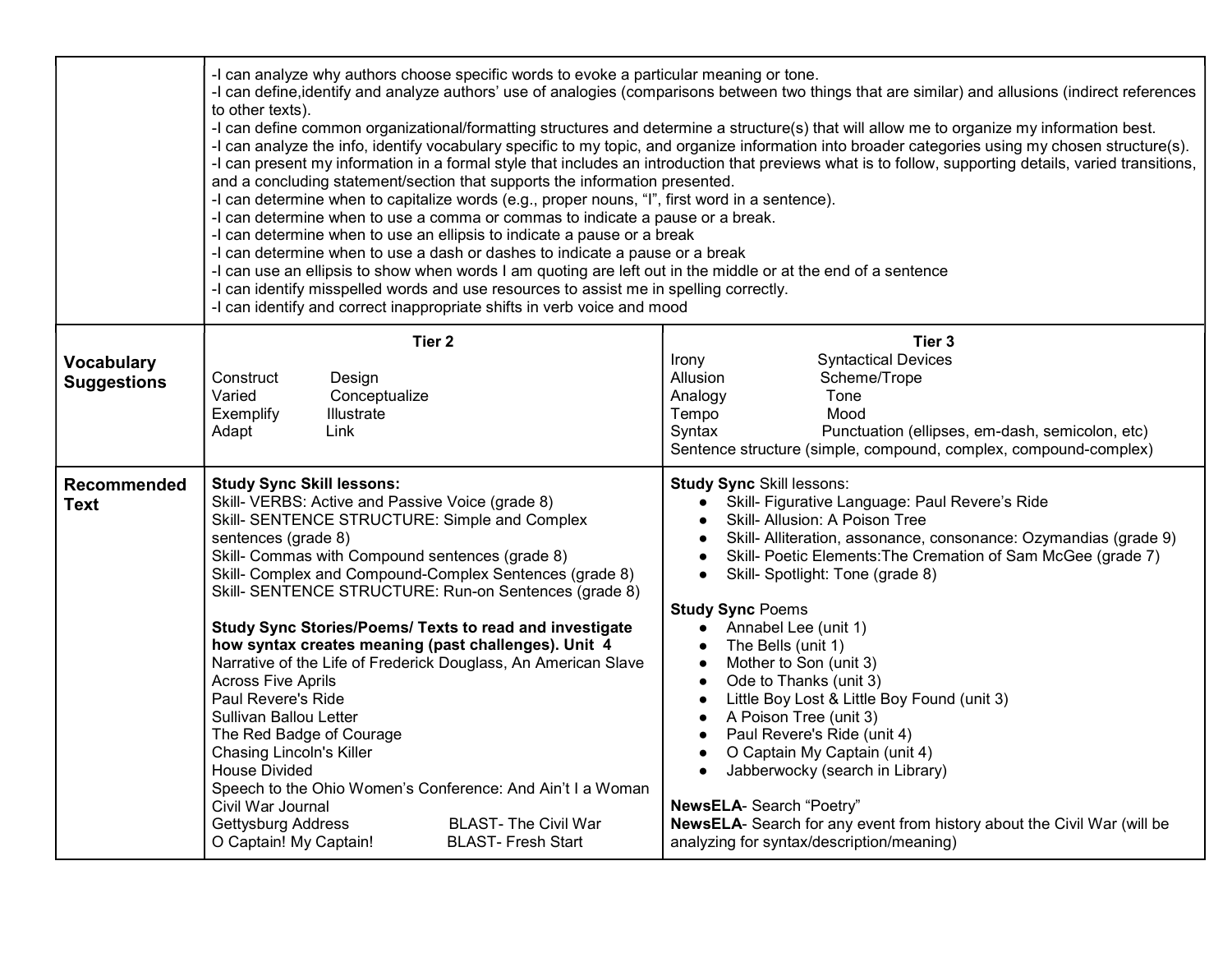# 8th Grade ELA Frameworks 2015-2020-------------updated 6/25/19

## 8th Grade - Unit 4 (Assessments 7 & 8) Semester 2 (2nd nine weeks)

Theme: How does one overcome challenges?

|                                                          | Reading-<br>Literary/Informational                                                                                                                                                                                                                                                                                                                                                                                       | Writing                                                                                                                                                                         | <b>Speaking &amp; Listening</b>                                                                                                                                                                                                                                                                                                                                                                      | <b>Language/Conventions</b>                                                                                  |
|----------------------------------------------------------|--------------------------------------------------------------------------------------------------------------------------------------------------------------------------------------------------------------------------------------------------------------------------------------------------------------------------------------------------------------------------------------------------------------------------|---------------------------------------------------------------------------------------------------------------------------------------------------------------------------------|------------------------------------------------------------------------------------------------------------------------------------------------------------------------------------------------------------------------------------------------------------------------------------------------------------------------------------------------------------------------------------------------------|--------------------------------------------------------------------------------------------------------------|
| <b>Standards</b><br>(Reporting<br>Strands)               | Read closely to cite, analyze and<br>infer appropriate to task, purpose and<br>audience.                                                                                                                                                                                                                                                                                                                                 | Produce clear and consistent<br>writing appropriate to task,<br>purpose and audience.                                                                                           | Present and respond to<br>information appropriate to<br>task, purpose and audience                                                                                                                                                                                                                                                                                                                   | Demonstrate command of grammar,<br>usage and language appropriate to<br>task, purpose and audience.          |
| <b>Instructional</b><br><b>Focus</b><br><b>Standards</b> | 2-Determine a theme or central idea<br>of a text and analyze its development<br>3- Analyze characters/events<br>6 - Analyze point of view                                                                                                                                                                                                                                                                                | 1- Explanatory/Analysis<br>3 – Narrative<br>5 - Writing Process                                                                                                                 | 1 - Prepare and participate                                                                                                                                                                                                                                                                                                                                                                          | 3 - knowledge of language and its<br>conventions<br>2- Conventions<br>5-Figurative language<br>6-Word choice |
| <b>Topical</b><br><b>Essential</b><br><b>Questions</b>   | How do readers analyze a variety of<br>eras and genres of literature?                                                                                                                                                                                                                                                                                                                                                    | How do writers organize narrative<br>pieces?                                                                                                                                    | How do writers use literary elements<br>and devices in their writing?                                                                                                                                                                                                                                                                                                                                | How does point of view impact a<br>reader's interpretation?                                                  |
| <b>Enduring</b><br><b>Understandings</b>                 | Readers identify universal themes that<br>can be examined through literary<br>analysis.<br>Understand how the various<br>genres are alike and different.                                                                                                                                                                                                                                                                 | Writers craft their text using tone, mood,<br>and point of view to develop the theme.<br>Understand how authors use<br>elements of suspense to create<br>anxiety in the readers | A text provides the landscape of the<br>character or event which allows a<br>reader to question and investigate the<br>event and people.<br>Understand how a genre can be<br>used to best communicate a<br>theme                                                                                                                                                                                     | Readers can determine author's<br>purpose and theme by identifying and<br>evaluating the point of view.      |
|                                                          | <b>Formative</b>                                                                                                                                                                                                                                                                                                                                                                                                         |                                                                                                                                                                                 | <b>Summative</b>                                                                                                                                                                                                                                                                                                                                                                                     |                                                                                                              |
| <b>Assessments</b>                                       | The definition of a theme and a universal theme.<br>Various archetypes<br>Characterization<br>How the theme is developed in various genres.<br>The elements of various genres<br>Literary<br>elements/devices<br>Evaluate texts for the elements of the genre.<br>Suspense elements<br>Purpose of dialogue<br>Analysis essay structure.<br>Using valid evidence from the text<br>Use reasoning to elaborate the evidence |                                                                                                                                                                                 | 1. Genre Analysis<br>a. Analysis of theme & genre elements (reading)<br>b. Write (Constructed response)<br>c. Conventions- figurative language, word relationships<br>2. Suspenseful Narrative<br>a. Analysis of dialogue(reading)<br>b. Write Story<br>c. Conventions- consistency in mood and tense                                                                                                |                                                                                                              |
| Learning<br><b>Targets</b>                               | -I can define central idea and theme & how an author's use of details<br>conveys one theme in a text<br>-I can analyze how supporting ideas contribute to the development of a<br>theme over the course of a text.<br>-I can choose a side of the argument and identify reasons that support my<br>choice.<br>-I can determine the credibility of a source and the accuracy of the details                               |                                                                                                                                                                                 | -I can signal changes in time and place by using transition words,<br>phrases, & clauses to show relationships among experiences and<br>events.<br>-I can write a logical conclusion that reflects on the experiences/events<br>and provides a sense of closure<br>-I can define and identify various forms of figurative language and<br>distinguish between literal language and figures of speech |                                                                                                              |